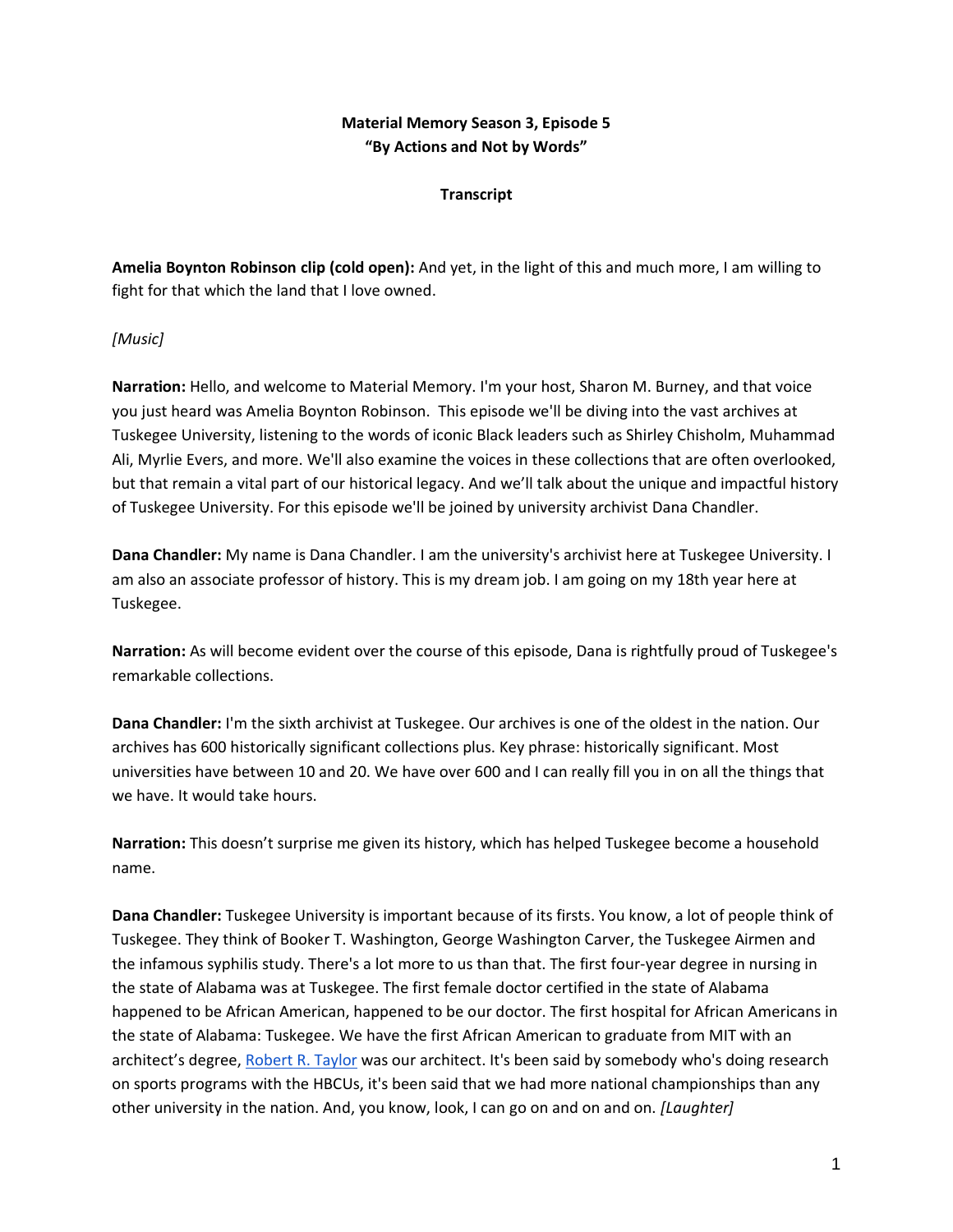**Narration:** The university's legacy continues to benefit students today.

**Dana Chandler:** My students, I tell them, listen, your diploma's worth money. But I got an engineering degree from Tuskegee University, which supplies the 97% of all aerospace engineering students in the nation (African American). Oh, oh, where's that value at? Through the roof.

**Narration:** As you might imagine, Tuskegee's archive is as distinguished as the school itself.

**Dana Chandler:** Our collections: what's in our collections? The top three photographers, African American photographers, P. H Polk, A. P. Bedou, C. M. Battey, were all our photographers, and we have all of their photos in our archives. And we have photographs that were done by P. H. Polk of Martin Luther King. One of them is a photograph after the Selma to Montgomery March, and Martin Luther King spoke in Montgomery right after the end of that march. He sat down and Coretta Scott King turned over and gave him a kiss. Now, as far as I know, that's the only photograph available of them showing any form of public affection—other than holding hands.

**Narration:** And it's not just their photography collection that's impressive.

**Dana Chandler:** We have 750 reel-to-reel audio tapes. Okay. A lot of places have audio tapes, but do you have all of the civil rights workers that came and spoke at Tuskegee, including Martin Luther King, John Lewis, Ralph David Abernathy? I could go on and on and on.

**Narration:** And Dana did just that, as he continued to share the wondrous treasures in Tuskegee's archives.

**Dana Chandler:** But you know, there are others. Jackie Robinson spoke here. And, you know, it was talk about how he overcame, how he was successful as a ballplayer, his time in the Negro leagues, and then his movement from the Negro leagues to the big leagues. In reality, those Negro leagues were probably better athletes and had better, stronger records than the big league did at that time.

**Narration:** Jackie Robinson was one of the most accomplished Black athletes of all time. In 1947, Jackie Robinson broke barriers as the first Black person to play in Major League Baseball, starting for the Brooklyn Dodgers. Equally monumental, and often unrecognized, was his commitment to civil rights activism, a commitment highlighted in his address to Tuskegee in 1959.

**Jackie Robinson clip:** I begin to see that where the new Negro today is no longer interested in laughing when he isn't tickled. He's no longer interested in scratching when he is not itching either. He's determined, to the man, that we're gonna get our rights.

**Narration:** I listened to several of the speeches in this collection and two things stood out to me. First, there was something about being in front of an audience of Tuskegee's young Black students that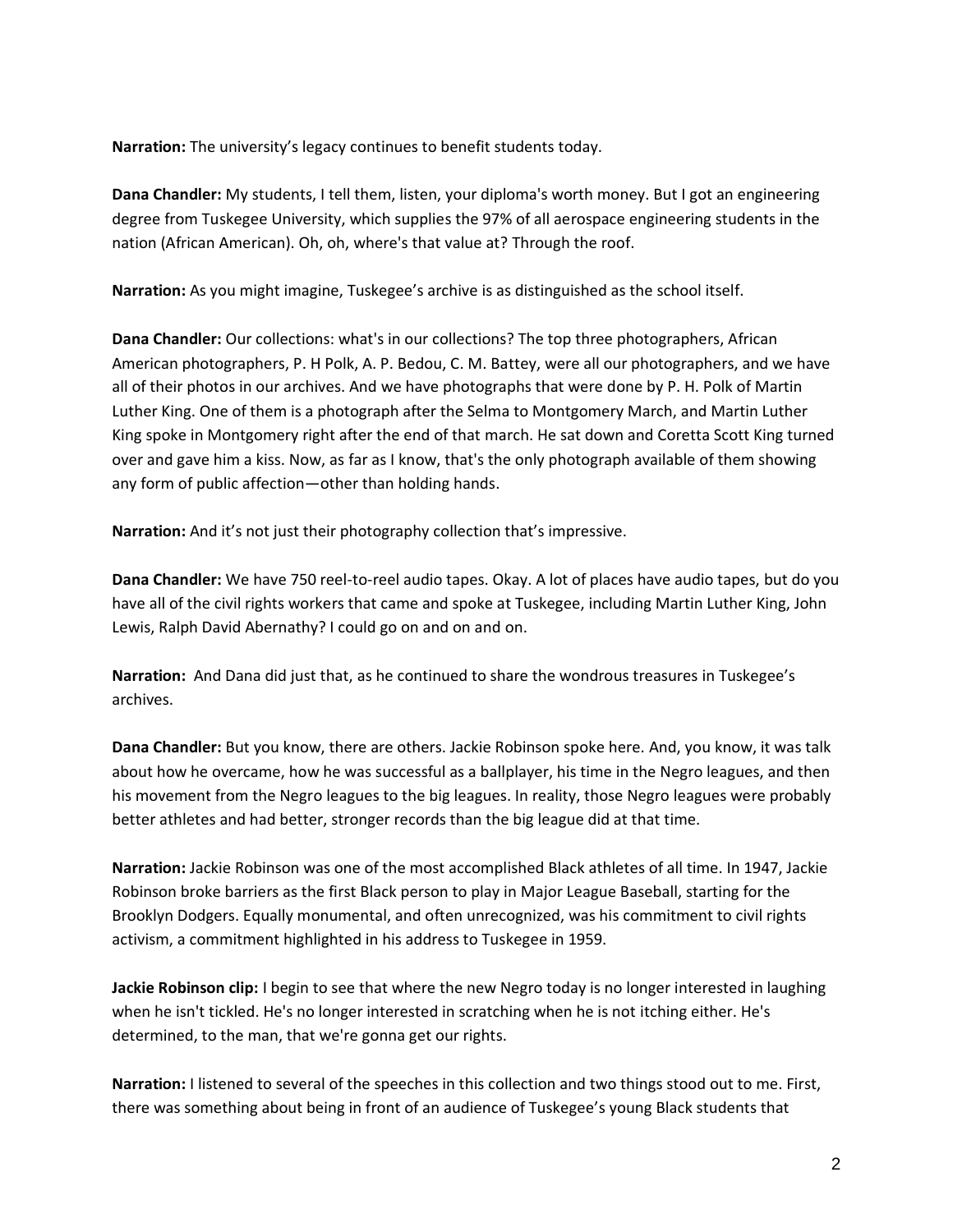seemed to amplify the urgency people felt to speak truth to power. Second, I was moved by how deeply significant the HBCUs were for these luminaries. Here's a clip here of Myrlie Evers-Williams speaking at Tuskegee in 1973. Evers is a noted civil rights activist and writer who fought for justice following the assasination of her husband and fellow activist Medgar Evers. She has served as the chairwoman of the NAACP, among other honors.

**Myrlie Evers clip:** Sometimes, I think it's necessary to go back to your roots, back home, back to the South, in my instance. To reach out and touch and to be touched by those, like you, who understand and who are aspiring for the same things that you are.

**Narration:** When you delve into the archives of HBCUs, the significant impacts these institutions hold for the Black community are clearly evident. Here's archivist Dana Chandler again.

**Dana Chandler:** Tuskegee is a unique place in many ways, because of the interaction of the public, and especially when it comes to politics. So many things happened here in Tuskegee and Macon County. You know, Rosa Parks was born here. The importance of the political scene here is unbelievable. There's Gomillion versus Lightfoot. You know, that Supreme Court case, if it didn't happen, you know what? There wouldn't have been a 1965 Voting Rights Act at the time it was given, and Gomillion was a professor here on campus. How important are HBCUs to their communities?

**Narration:** Historically Black Colleges and Universities are the anchors of the Black community. They provide students with an opportunity for academic excellence in a safe and value-centered community. They produce village-centered scholars, who push society forward, and challenge the world to be a more just and equitable place.

# *[Music]*

**Narration:** We'll continue our tour through Tuskegee's incredible archival collections later in this episode, but first we wanted to talk about what's going on behind the scenes at Tuskegee's archives, who works there, and what it takes to sustain these historical gems. Tuskegee archives are old and illustrious. There have been moments when the university prioritized these collections, but support has been inconsistent over the years and there have also been times when the archives didn't receive the attention they deserved. Here's Dana Chandler.

**Dana Chandler:** First day I walked in, oh, it was a mess. It had been closed for 10 years. It had gone through three moves. There was rat poop in the boxes. There was bugs, there was trash in every room. This was my dream. You know, I'm going to sit here. And it seemed–there was a young man who helped me part-time through all this. And he made the comment. He said, it seems like every Thursday we find out some special treasure, and we did.

**Narration:** Dana came to Tuskegee at a time when their archives were struggling, and he took an unconventional path to get there.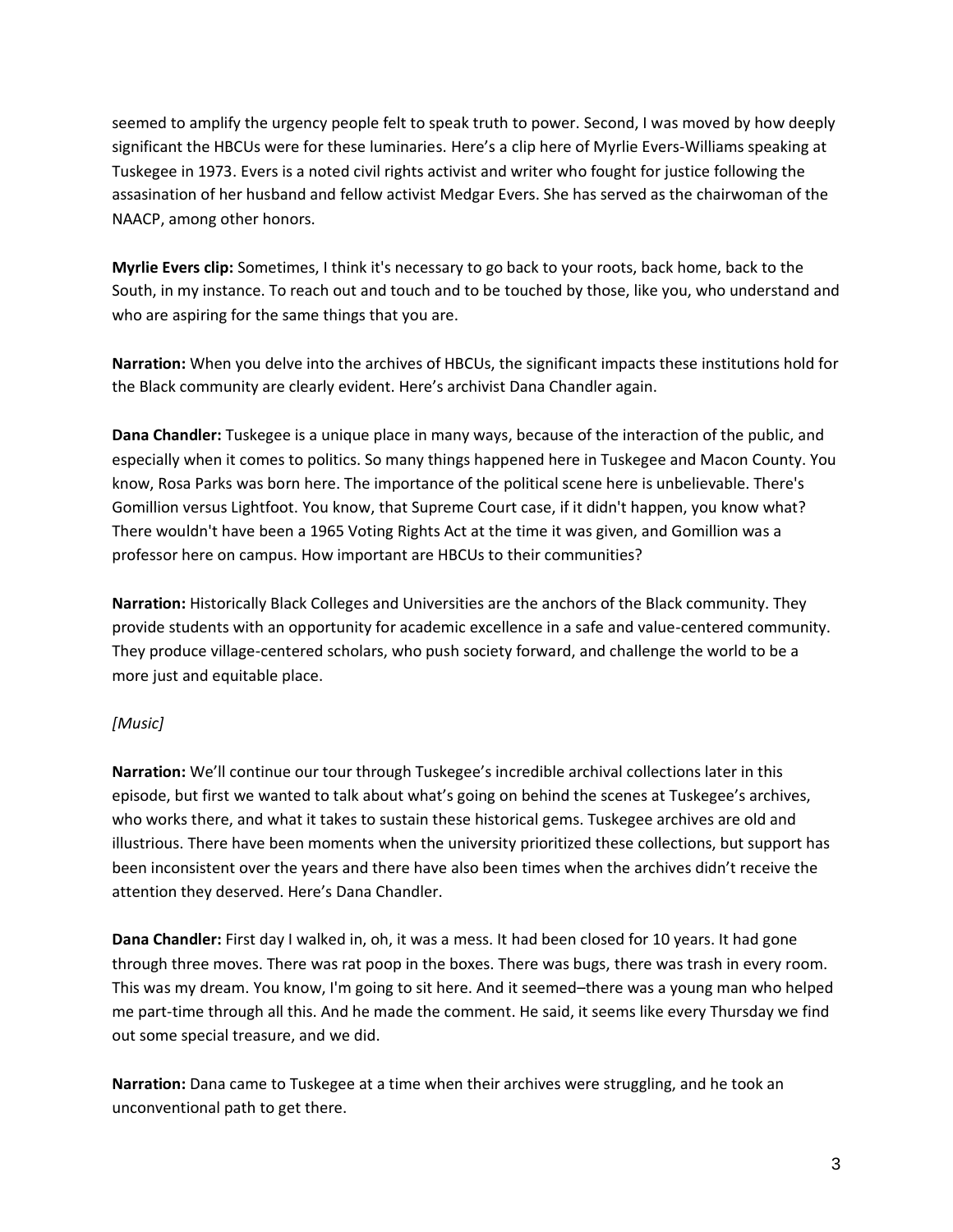**Sharon Burney:** I was reading your resume. And it's really interesting to me how you went from construction and engineering to then archeologist to now archivist, which may seem so disconnected, but they aren't.

**Dana Chandler:** You know, when I started out, I would've never guessed that in a million years that I would be asked. I was working in an engineering firm. And at the time, I was one of the three people in the United States that could do telemetry—early form of GPS. And I got to be a part of an archeological project. And one thing led to another. And so, I became a specialist in pre-Columbian stonework, and I got to do some pretty interesting digs. And, then because of that, I got to travel to some pretty neat archives around the world. I told my students, "I went from digging in the earth to digging in papers."

**Narration:** Dana's background in engineering isn't the only reason it can be surprising to learn that he's the archivist for Tuskegee.

**Dana Chandler:** You know, being a middle-aged white man at an HBCU in a position that would normally have fallen to an African American—I've had to convince the community to trust me. And my students, I have to get them to trust me too.

**Sharon Burney:** Earlier in our conversation we spoke about your transformation into archival work and this HBCU, which you clearly love. And you talked about, as a cultural heritage keeper and archivist, understanding that you are a White man in a Black space and walking that fine line. And I would love for you to expand on that between trust—from unfortunate historical relevance of archives being stolen from the Black community, right?—and being a gatekeeper of the archives. How do you balance that, and how do you establish trust for a new narrative?

**Dana Chandler:** I've always been a firm believer that you treat people like you want to be treated. And I always approach people with understanding. I approach them honestly. And I think the fact that I follow through. And I think working in an HBCU has been a very big deal for me too. The reason why: I got to expand my horizons and Tuskegee was a fit for me. And granted there have been some bumps along the road, but I still love this place.

**Narration:** And while some of us, myself included, may always wonder what a Black archivist might have done differently in this role, I will say that Dana is a staunch defender of the collections. There is a long history of predominantly White institutions (or PWIs) taking valuable records out of communities of color. This is something Dana has witnessed at Tuskegee and other HBCUs in his time as archivist. Of course, it's not just the HBCUs' collections that are at risk of being lost to PWIs.

**Sharon Burney:** But we are seeing this trend, which I think about all the time and that is gentrification's role in the GLAMs. And I don't see that being addressed as much as it should be. What are your thoughts on that?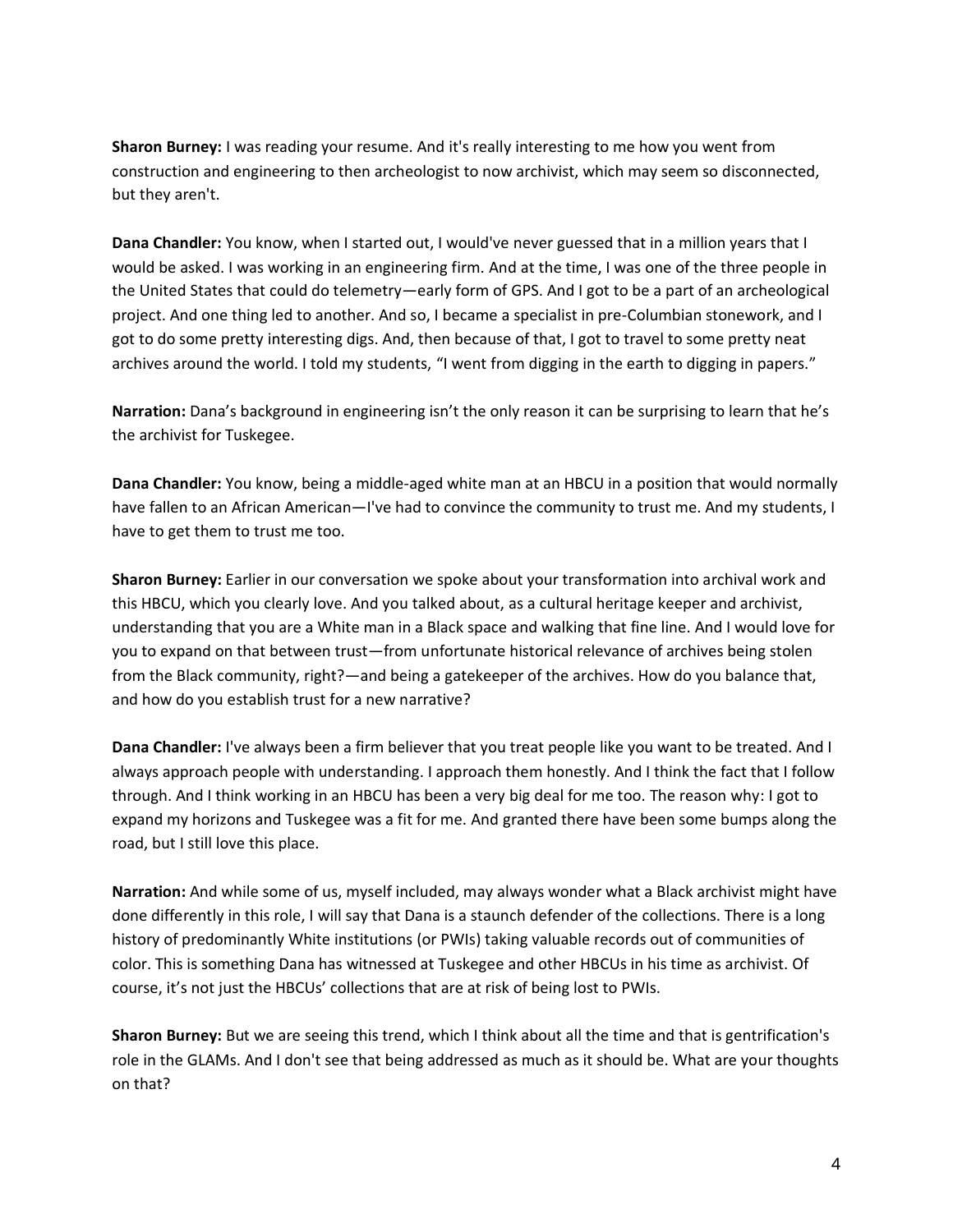**Dana Chandler:** What can we do to help the situation with HBCUs? I see a lot of them starting to make transitions to be tied to a PWI because of financial reasons. You know that's coming and I do too, right? I think you are right to concern yourself with gentrification and, and what's happening. I'm working with Hinds Community College, which is in Mississippi. Utica was the original name of that HBCU, and Utica is now part of Hinds Community College and they're losing their identity.

### **Sharon Burney:** Wow.

**Dana Chandler:** And we're trying to save it through the archives. So, you know, there's so much that archives can do to preserve that. You know, we may lose HBCUs to PWIs.

**Narration:** The risk of losing HBCUs is a very real threat. Some HBCUs are encountering gentrification and land grabs. It is imperative we continue to support these institutions and communities, and archival advocacy can play a vital role.

**Sharon Burney:** What are some of the obstacles that you're facing, resource wise?

**Dana Chandler:** Well, having the right kind of facility. You know, is it temperature and humidity controlled? That's number one. Number two, the place to store the material. It's one thing to have the stuff, you know, processed, but if you can't store it, if it's gotta be put on offsite storage or something like that, what good is it? You know, you need to have it accessible. Like here I need probably another hundred thousand dollars' worth of compact shelving. I won't say that that will get me where I need to be, but it will certainly help. But understand, Sharon, we need archivists too. You know, most of the work like that has to be done by me. So, we need help. I need at least three more employees to do a good job here. We need the supplies. When you get down to the end of your year, and you've got one box of paper left, you know, that's a hard thing to deal with.

**Narrative:** All treasures can be stolen, broken, or lost, and this includes the records of our heritage. It's critical that we ensure HBCUs have the resources so that these collections are with us for generations to come.

*[Music]*

**Narration:** We're dedicating this final segment to digging into Tuskegee's incredible collections.

**Sharon Burney:** You have one minute to grab the most precious thing out of your archive collection and run out and save it for the world. What would it be?

**Dana Chandler:** George Washington Carver's notebooks.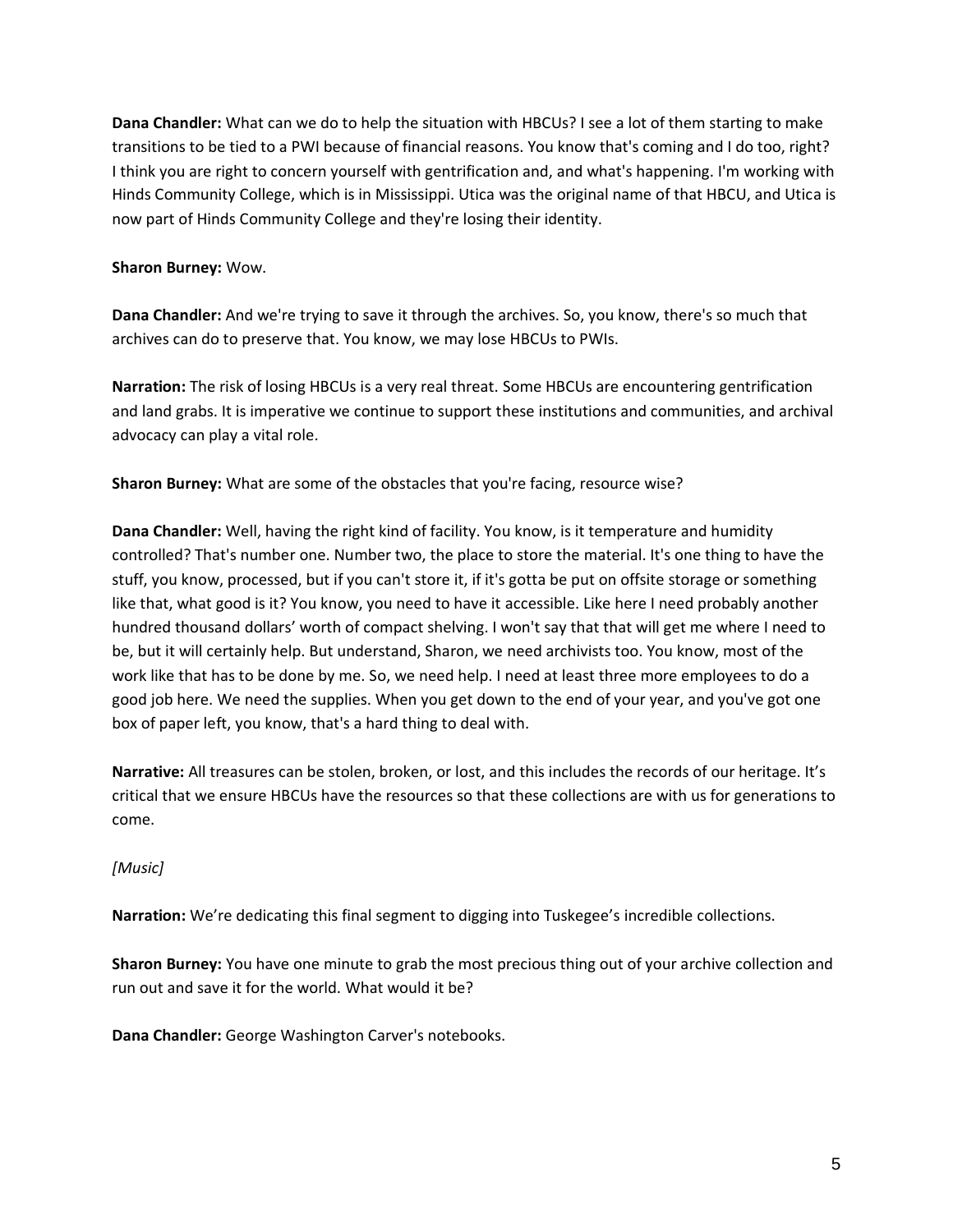**Narration:** George Washington Carver was an agricultural scientist in the late 19th to early 20th century who helped poor farmers overcome soil depleted from over-planting cotton by championing alternatives such as sweet potatoes and, most famously, the peanut.

#### **Sharon M. Burney:** And why?

**Dana Chandler:** Because most people thought that George Washington Carver wasn't a good scientist because he didn't keep notes and records. What they didn't know is he did. I think that that would be one of the things that I would grab. But I don't want to be in that situation. *[laughter]*

**Narration:** Tuskegee has an abundance of material from well-known figures, such as Carver or Booker T. Washington. But some of the richest materials in the Tuskegee archives are from less well-known historical figures.

**Dana Chandler:** Sharon, do you know that Monroe Work, the first archivist at Tuskegee—and, you know, we're two years younger than the oldest public archives in the nation, which is Alabama Department Archives and History that was started by Monroe Work in 1904. He wrote the *Negro Year Book* from 1912 to 1943, everything statistical about African Americans. And then he wrote a bibliography of documents, books, articles, et cetera, from both Africa and the United States, written by African Americans or Blacks. Monroe Work's a brilliant guy. He's the one who compiled the lynching records. But I have so many people that come to do research from that time period from 1912, 1943. And they don't even know that Monroe Work's books exist.

**Narration:** Some of the most fascinating and vital communities represented in Tuskegee's collections shared their story the only way they were afforded—through photography.

**Dana Chandler:** The Gullah community is a very old community located in South Carolina that settled off in a community of their own. But, you know, they tried to maintain a lot of their cultural heritage. This book called *Roll Jordan Roll*, published at the turn of the century, was a series of photographs that were taken and corresponding commentary about the Gullah, several photographs in these books. And they were purchased by Black families all over the South and throughout the nation. And because at that time you just didn't see art, photographs showing cultural settings of Black families—you just didn't see them. And these books would be bought up quickly. I think it was over 500 volumes that were originally published. And as soon as people bought them, they would cut the photographs out of the books and put them up on their walls. Cause they just didn't have those photographs. You know, when they looked in the newspaper, they saw white faces, white advertisements, everywhere.

**Sharon Burney:** I would love for you to expand on the importance of Black newspapers for the local communities.

**Dana Chandler:** You know, black newspapers are really singularly important. One of the things that we have here in the archives at Tuskegee is a newspaper called *[the Southern Courier](http://www.southerncourier.org/archives.html)*, which was for the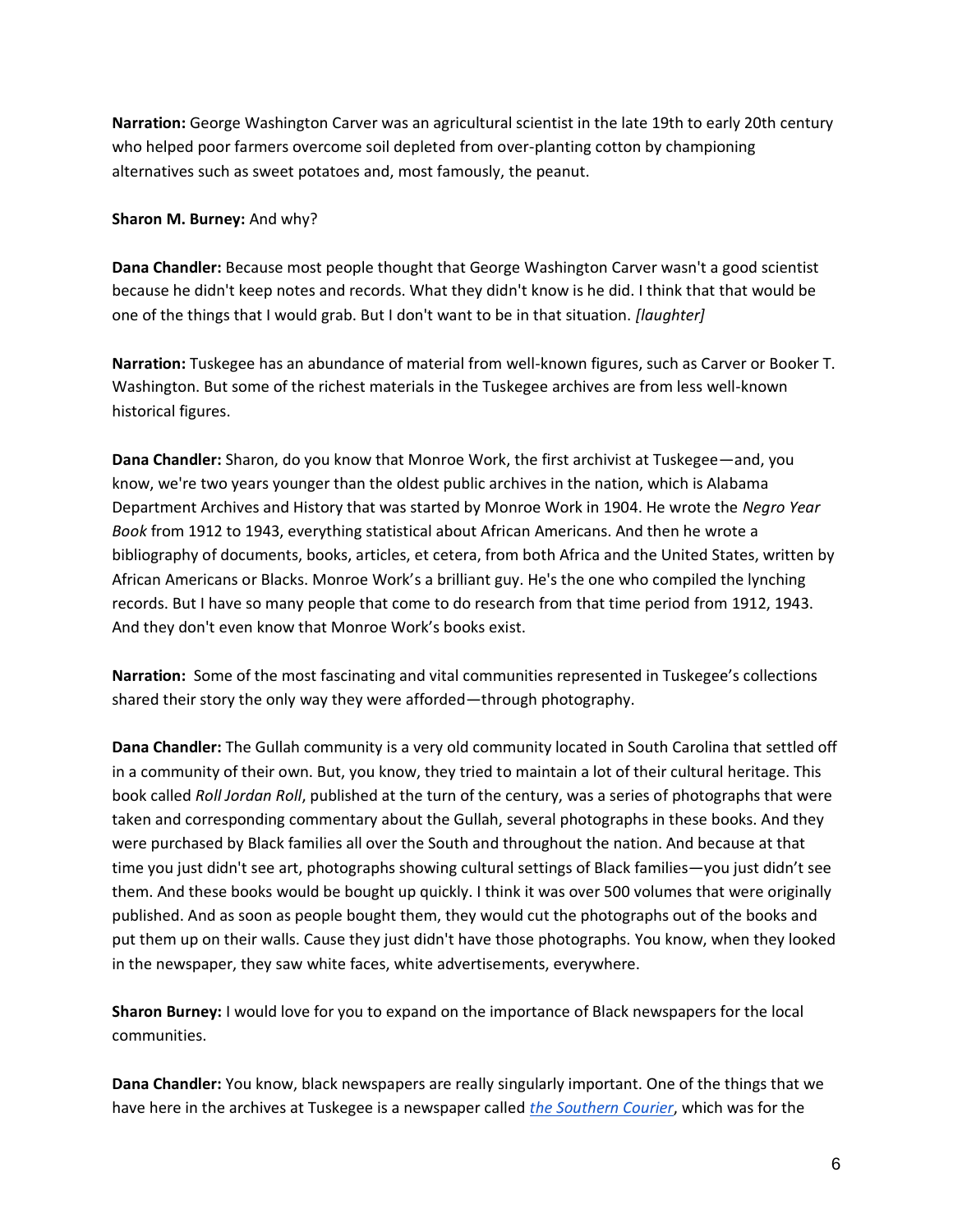South to provide African-Americans with a resource specific to the South that they couldn't have normally gotten information from because of the White newspapers. What we have is this collection called the *Southern Courier* collection, which is letters and other documents outside of the newspapers themselves, which we have copies of them too. But it's the background that people don't get to see that's amazing to me. A lot of these newspapers gave rise to independent neighborhood newspapers and newsletters, and they were oftentimes handwritten, hand drawn, that have all kinds of information in them that they would send to the *Southern Courier*. "Look what we did here in our community, because we were reading the *Southern Courier* and only we could get one copy. So, we took that news and disseminated it in another way to the community."

**Sharon Burney:** I also was seeing that something that is very important too, is not only to tell the stories of our struggle here as Black people in this country and in the diaspora, but also of our triumph and fortitude and innovativeness, and I would love for you to tell me of some of the most empowering audio collections that you have.

**Dana Chandler:** It comes from a collection that we call the Chapel Collection. These are our tapes that were made by the folks that recorded the sermons and things at the chapel. And they also recorded all these speeches. As I said before, Sharon, one of the most interesting audio recordings that we had was Myrlie Evers speech, how powerful it was.

**Narration:** I want to play another clip from Evers' 1973 speech here.

**Myrlie Evers clip:** And somewhere along the line, we have either become battle fatigued or we have become so apathetic until we have ceased to care. We have, to a point, pulled back into ourselves, and find our concerns only with our own families or our own small family groups. And my question tonight is when will that end? And what will it take to end it? Must we wait until something again happens within our communities, our states? Where we all find ourselves, regardless of education, finances, color of skin, or whatnot in the same boat? Will we wait until it's almost too late to act?

**Narration:** What makes these Tuskegee speeches so continuously profound? It's partly the amazing lineup of historical speakers. It's partly the parallels of social justice that are as relevant today as they were in the past, but part of it is the Tuskegee audience itself.

**Dana Chandler:** There's so much insight. Now think about it for just a minute. Okay. They're speaking in an all-Black audience. They're not speaking in front of the white media. They're not speaking in front of a mixed group. Do you think that their speeches are going to be different than what they would have given in front of the media? Yes, they are. How they say things, what they reveal, what buttons are they trying to push and how do they push those buttons?

**Narration:** You can see this in professional boxer and activist Muhammad Ali's speech at Tuskegee in 1966. As you may know, Ali loves to talk, so we've made some in-line cuts to this quote for time. We'll link to the full version on our website.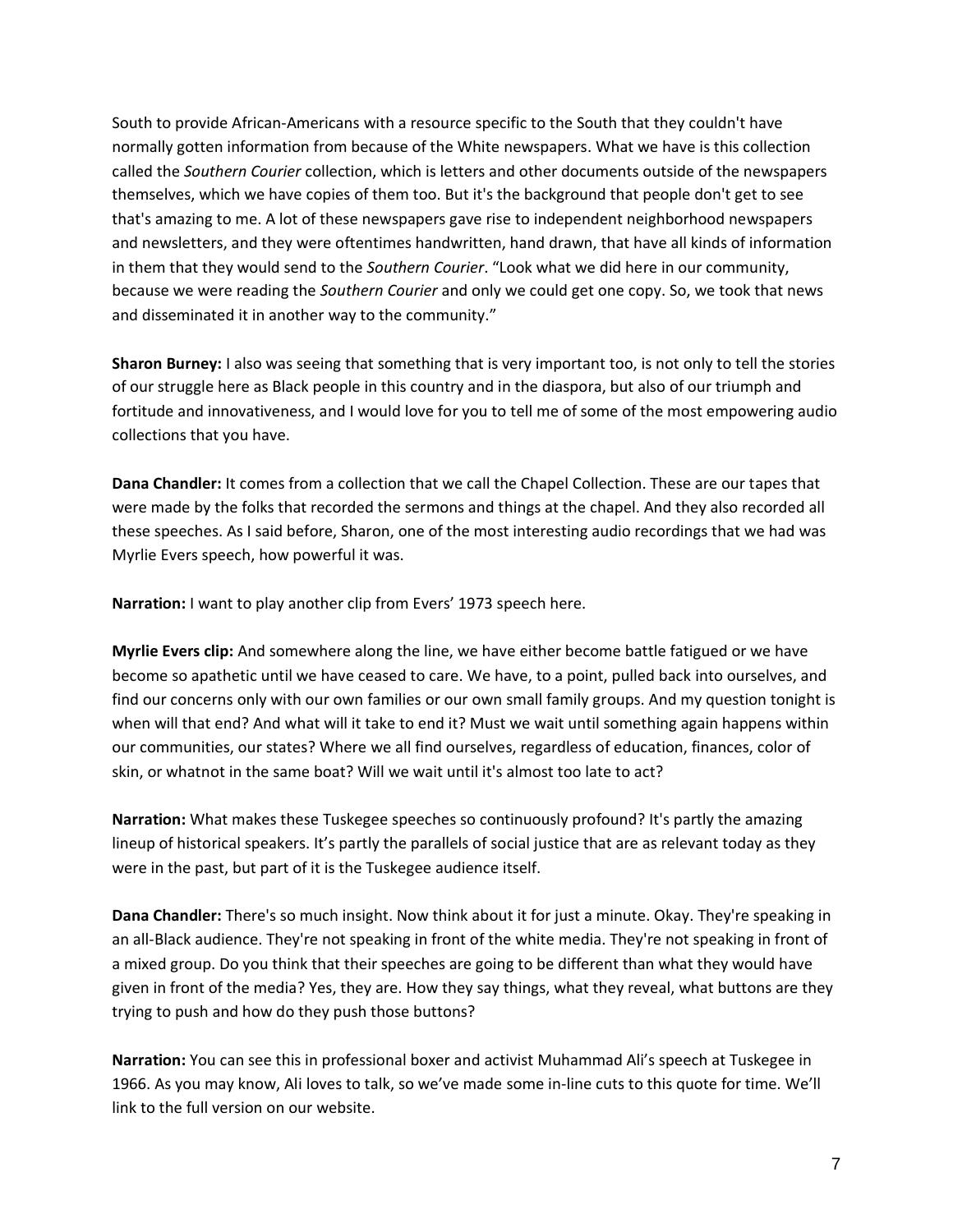**Muhammad Ali clip:** I was taught that the American so-called Negro woman is the mother of all civilization and the queen of the whole planet Earth! When I first heard that the honorable Elijah Muhammad teached this, it shocked me. I said "That's a heck of a label, man!" So he said, "Who's the world's greatest woman runner in all history?" I said, "Wilma Ruldolph." Where's her mother from? Somewhere down in Tennessee. And she birthed a girl who would outrun every woman's child in the world. Jim Brown, can't nobody top his record in football. Nobody! Willie Mays… Me! [laughter]. Jazz musicians, rock and roll artists. He said, "We are the greatest people." So he said, "If the world's greatest everything comes from this woman sitting out here and she can produce a child that can outmaneuver anybody on earth, that makes her the world's best." He said, "We will never get the respect as a nation of people if our women can be mistreated and used." He said, "The so-called Negro woman is the only woman who anyone in the neighborhood can pick up in their car and drive her to some motel and the men are looking, don't say a mumbling word."

**Narration:** "Black Women are the Mules of the World," Zora Neale Hurston's powerful hypothesis of the plight of Black women from her novel, *Their Eyes Were Watching God*, reminded me of another interview from Tuskegee's collections: the interview with Amelia Boynton Robinson, activist and central figure in the civil rights movement in Selma, Alabama. Here she is speaking at Tuskegee in 1970.

**Amelia Boynton clip:** I am proud to be a Negro, I am also proud to have been born in America, a land that I love well enough to buy interest in her stock.

**Narration:** Do you remember tha[t photograph from several years ago](https://obamawhitehouse.archives.gov/blog/2015/03/09/behind-lens-selma-50-years-later) of the Obamas walking with John Lewis at the 50th anniversary of the Selma to Montgomery March? Remember the elderly woman in the wheelchair holding President Obama's hand? That woman was Amelia Boynton. The picture of Boynton on the anniversary isn't the photo for which she's most famous. The images that brought her to the public attention were of what law enforcement did to her in the aftermath of the original Selma to Montgomery March on March 7, 1965, or Bloody Sunday.

**Amelia Boynton clip:** But though I am an American citizen, a taxpayer, a joint owner of America, I have been beaten, gassed, left on the roadside to die. I have been jailed because I dared to walk down the streets that were paved with the help of my tax-paying money. I know the pain, the damage, and the disturbance, of Negros going through internally and externally. And yet, in the light of this and much more, I am willing to fight for that which the land that I love owned.

**Narration:** The peaceful march in Selma and the brutal response by state troopers and local law enforcement is seen by many as a turning point in the civil rights movement. The photos of Amelia Boynton and her fellow marchers helped catalyze Americans of all races, and Boynton continued fighting until she passed away at 104 years old. HBCUs contain some of the richest histories of civil rights and specifically of the Selma to Montgomery march, including collections that have barely been studied.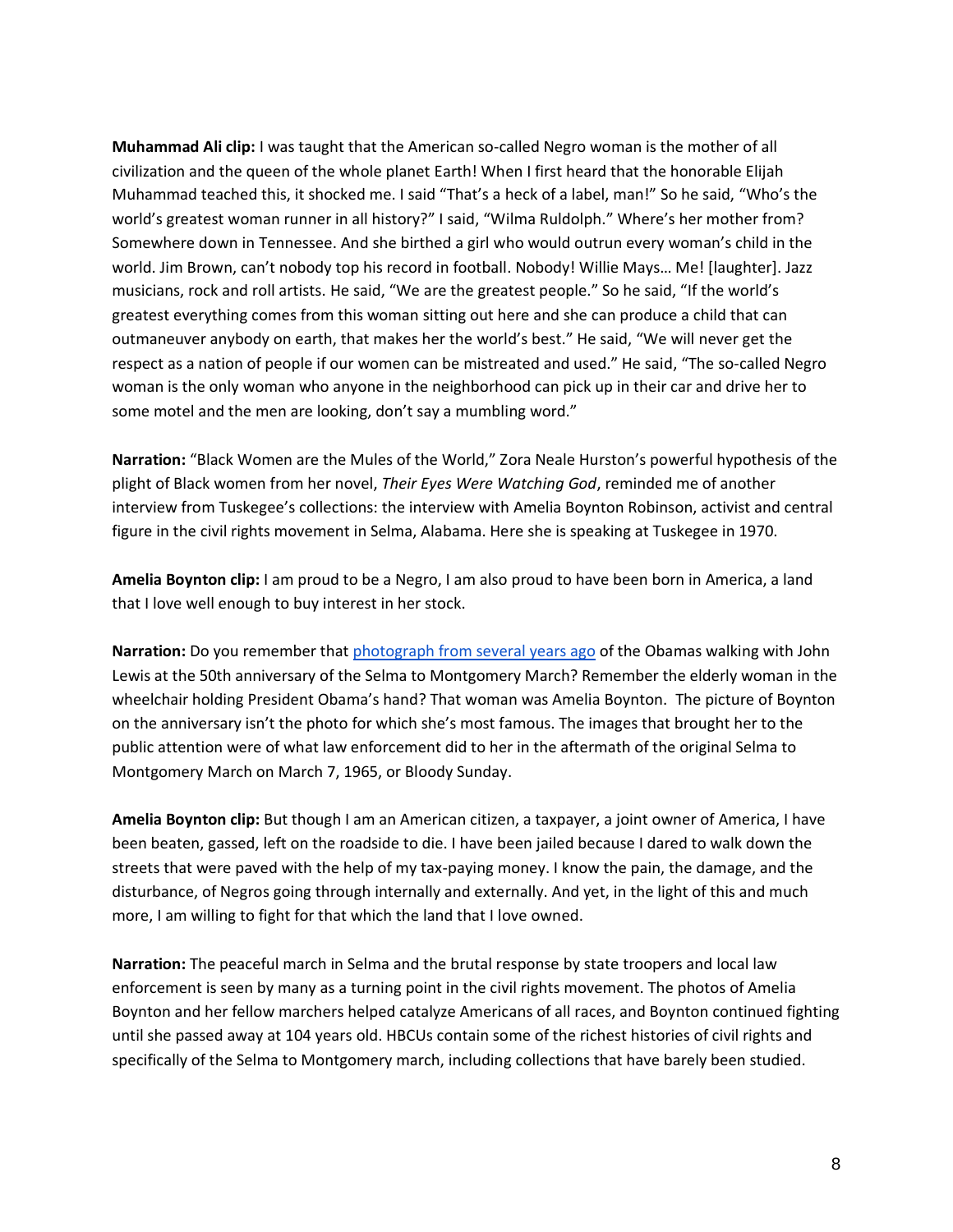**Dana Chandler:** In Selma, there are two HBCUs. One of them, Concordia, there is a room there right now in a building that's defunct that is full of photographs and other documents about the Selma to Montgomery March taken from the standpoint of the people there at Concordia. That's gold. That's stuff that we don't know. We're not getting that perspective.

**Narration:** The stories from these activists who risked so much for our rights are breathtaking, and so many of them exist only in the archives.

**Sharon M. Burney:** Can you give me some examples of when you've seen students, when you've had them actually get in the archives, especially BIPOC students, and they may see something about themselves or the transformation that occurs when they realize how powerful they are?

**Dana Chandler:** Actually, there've been several of them. I've had several students that have worked for me that come in, and they're listening to a speech, and they're trying to analyze that speech for metadata. And they forget that they're working to do this metadata, because they're so enthralled with what's being said. "Hey, professor, did you know, have you heard this? Did you hear this?" And the excitement that I get from my students. When that light comes on, they look at you like, "Oh, where's this been? Why didn't I know?"

**Narration:** There are countless people and events that have changed history and directly impacted our lives that no one has bothered to teach us about. I want to end this episode with a clip from an oftenoverlooked historical icon, Shirley Chisolm, the first Black woman in Congress, and first woman and Black person to seek a US presidential nomination for a major political party.

**Shirley Chisholm clip:** We've got to understand whether or not we really believe in the concept of brotherhood. We've got to show by action and not by words whether or not the brotherhood of man can become a reality in the United States of America as we move into the seventies. The time for cliches and all kinds of political, social, ideological and philosophical phrases is over. The time in America now has come for the action to be suited to the word.

**Narration:** "By action and not by words": these words resonate today. They are a rallying cry that challenges society to move beyond performative work in the name of social justice, diversity, equity, and accessibility. They challenge the informational field to ask the uncomfortable questions: What are we doing to teach an accurate and complete history that centers Black communities and Black thought? What does it mean to be an authentic ally? What are we doing to save the tapestry of our journey? Most importantly, where is the money? Amidst the current attacks on critical race theory and libraries, now is the time for us to show—by action and not by words—the urgent importance of preserving, protecting, and making accessible the sources that document the Black experience.

*[Music]*